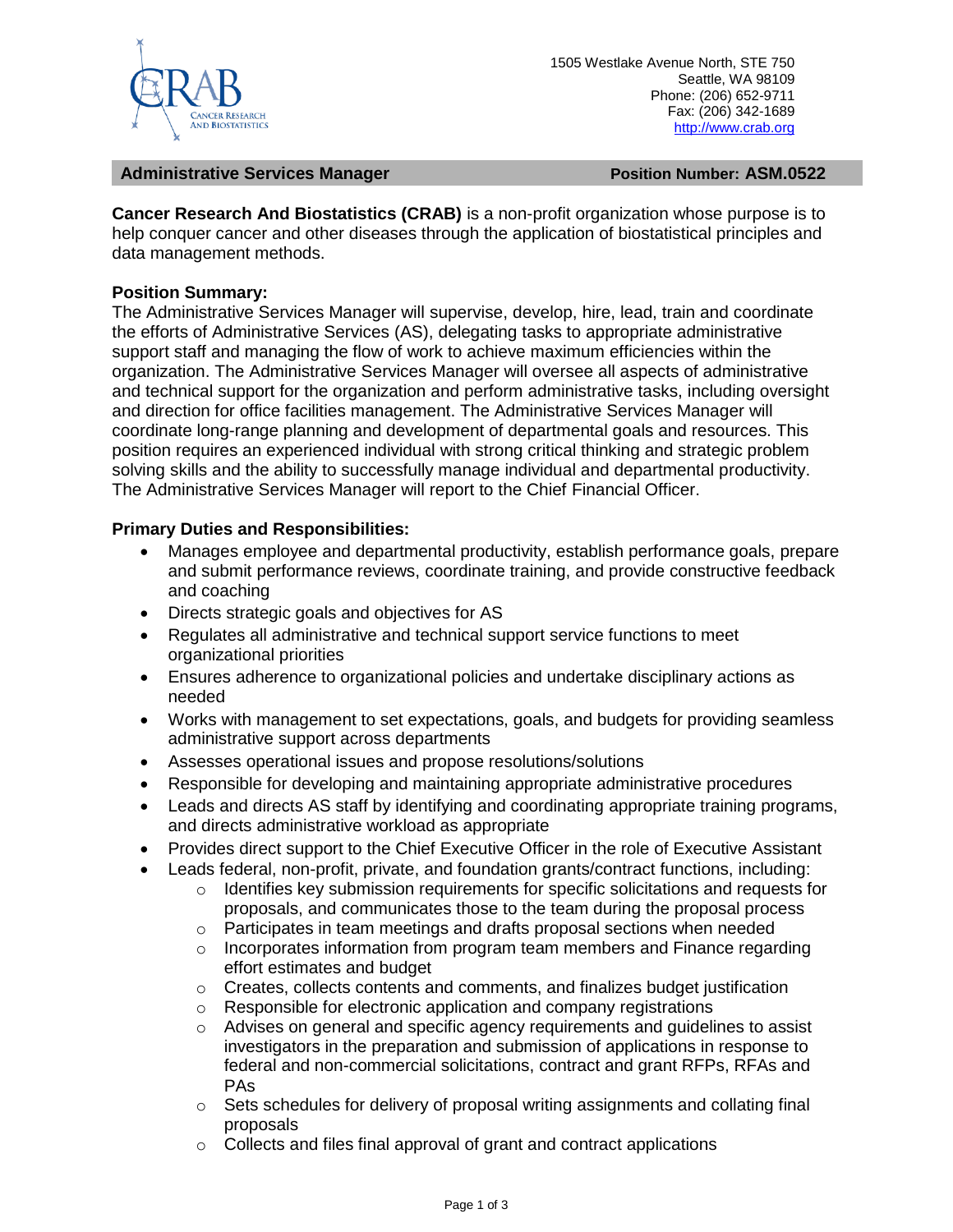- o Prepares final submissions and tracks summary reviews
- $\circ$  Supports sub-award acquisition when needed, subcontract monitoring, vendor agreements as directed, and vendor compliance
- $\circ$  Coordinates progress and effort reports with the team and PI approvals for budget changes
- o Establishes and tracks reminders for progress and final reporting
- o Consults with Finance to resolve grant invoicing and project questions
- Ensures coordination with Finance regarding AS purchases of goods and services, including acquisition and evaluation of bids for purchases of equipment or services
- Coordinates building management response to office facility issues/resolutions and ensures organizational compliance with building management requirements
- Provides oversight and direction for office facilities management and general office administration, e.g. space and furniture management, custodial, and facility service providers
- Serves as administrative liaison for activities related to the CRAB Board of Directors, coordinating meetings, communications, and strategic retreats
- Manages procurement and coordination of staff travel, requirements, and procedures
- Oversees the safety and emergency preparedness program, including floor warden assignment and training, and represents management on the Safety Committee
- Collaborates with executive management and key stakeholders in drafting original communications, including an annual report, newsletters, marketing collateral, press releases, event planning, and meeting coordination
- Oversees AS management of content on CRAB's internal and external websites and social media channels
- Reviews and edits the work of AS staff as appropriate
- Monitors CRAB's online work order system for office facilities and administrative work requests, delegating work assignments based on organizational priority, work ownership and staff availability
- Performs other duties as assigned

# **Required Qualifications:**

- BA/BS degree
- Minimum four (4) years of management and supervisory experience in office facilities operations, and administrative services
- Minimum six (6) years of experience supporting executive leaders, management and/or PIs.
- Strong team leadership and management skills
- Excellent interpersonal skills; must be able to effectively relate to personnel at all levels of the organization
- Demonstrated proficiency in critical thinking and decision making skills
- Proficient with Microsoft Office, or similar applications

## **Desired Knowledge, Skills and Abilities:**

- Excellent verbal and written communication skills
- Familiarity with Microsoft SharePoint
- Proficient in Adobe Creative Suite, Captivate, Photoshop, or similar applications
- Ability to take initiative, prioritize and meet deadlines
- Excellent time-management, organizational and problem solving skills
- Ability to analyze/interpret difficult situations and quickly make recommendations for resolution
- Spanish language skills a plus